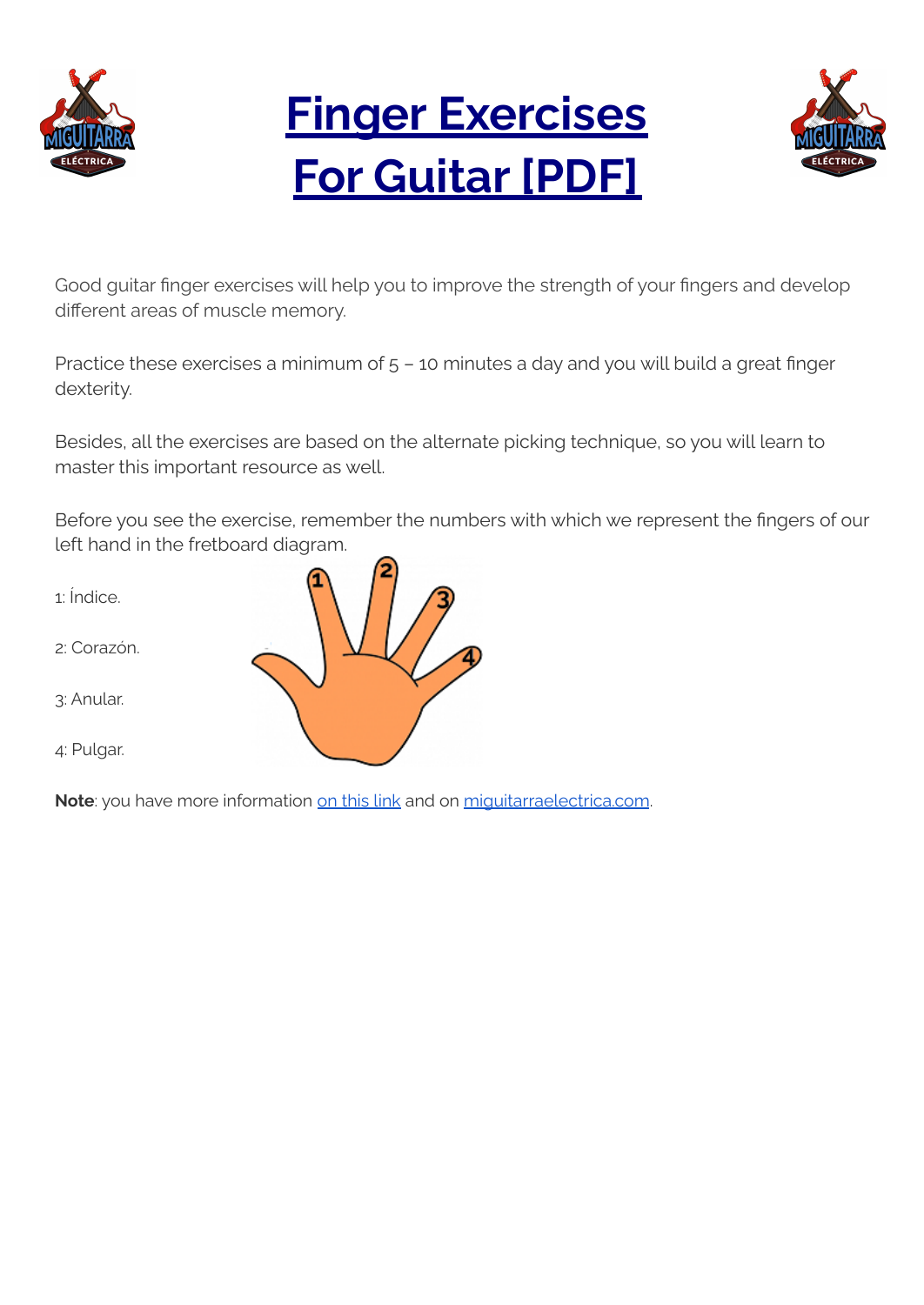#### **Number 1: the classic 1234 exercise**

This is the easiest exercise and the one you will see in all forums and webpages as the **first finger guitar exercise to practice**. It is really nothing more than an exercise in which you go through the chromatic scale using the alternate picking technique.

The sequence is as follows:

- 1. Start out by putting your index finger on the 6th string of the 1st fret with a downstroke.
- 2. Place the middle finger on the 2nd fret of the 6th string and do an up stroke.
- 3. Use your ring finger on the 3rd fret of the 6th string with a downstroke.
- 4. Place the little finger on the 4th fret of the 6th string and do an up stroke.



On the other hand, the numbers in red shows the fingers to use on each fret:

- 1. Index: your first finger.
- 2. Middle: your second finger.
- 3. Ring: your third finger.
- 4. Pinky: your fourth finger.

As you can see, when you have finished with the sixth string, you repeat the exercise but on the fifth string and so on until you reach the first string (image on the left).

| B ---------------------------------1-2-3-4--------- |  |
|-----------------------------------------------------|--|
| A --------------------------------4-3-2-1---------  |  |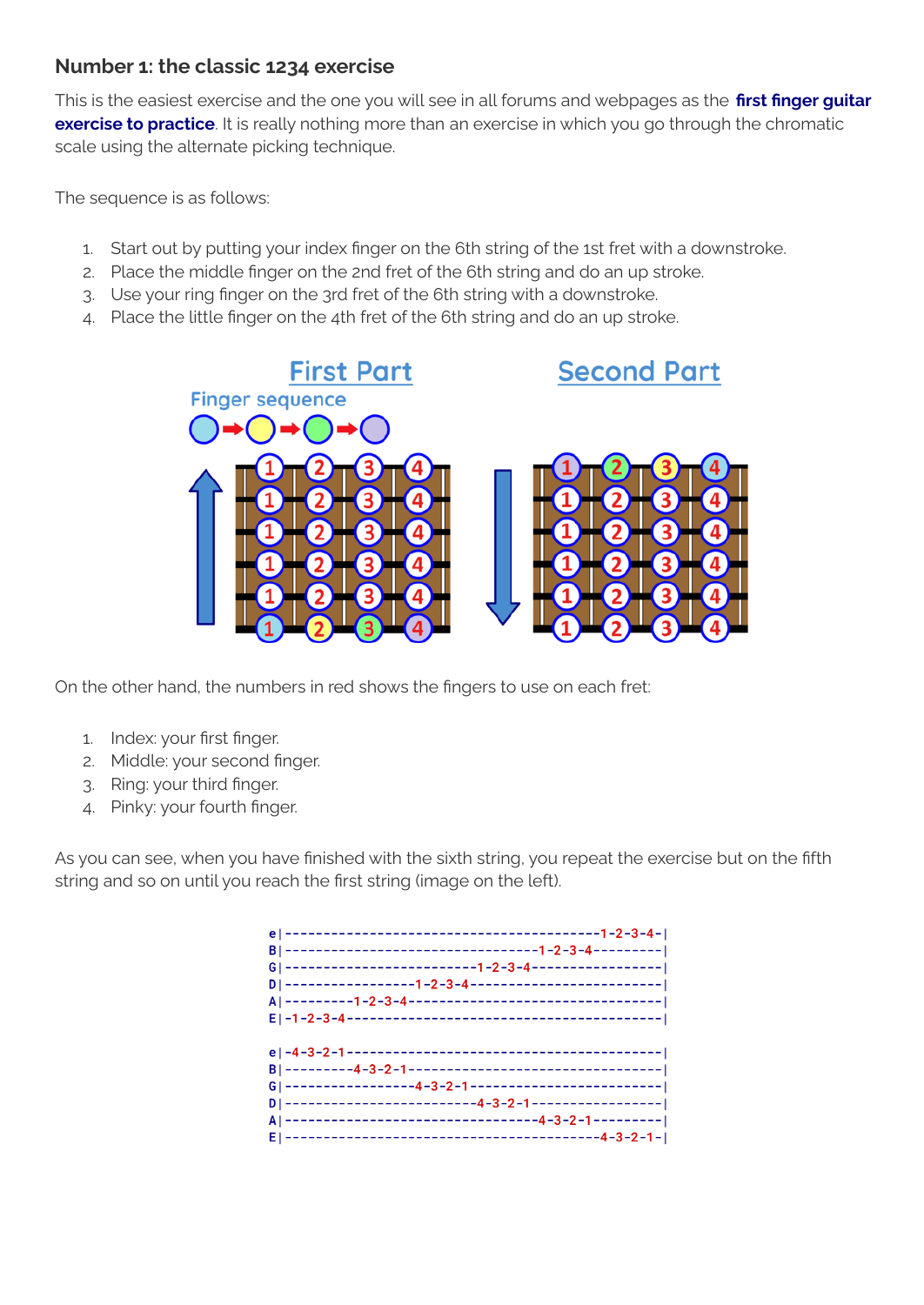#### **Number 2: pinky exercise**

This exercise is similar to the previous one but now we start with the little finger to exercise it well. I really like this one because it is a **very good pinky finger exercise for guitar**.

The sequence is as follows:

- 1. Start out by putting your pinky finger on the 4th fret of the 6th string with a downstroke.
- 2. Place the ring finger on the 3rd fret of the 6th string and do an up stroke.
- 3. Place the middle finger on the 2nd fret of the 6th string and do a down stroke.
- 4. Place the index finger on the 1st fret of the 6th string anddo an up stroke.



Once you have finished, go down to the fifth string and repeat the sequence. Play this pattern across all six strings until you reach the first string (image on the left). And when you hit the high E-string go back again to the sixth string but now you move your left hand one fret to the right to repeat the exercise on the frets  $5 - 4 - 3 - 2$  (image on the right).

This way you will gradually move across the fretboard of the guitar. You can do this exercise up to any fret you want, but my recommendation is that you practice it at least until you reach the 12th fret.

The tablature of the exercise in this case would be as follows:

| B ---------------------------------5-4-3-2--------- |
|-----------------------------------------------------|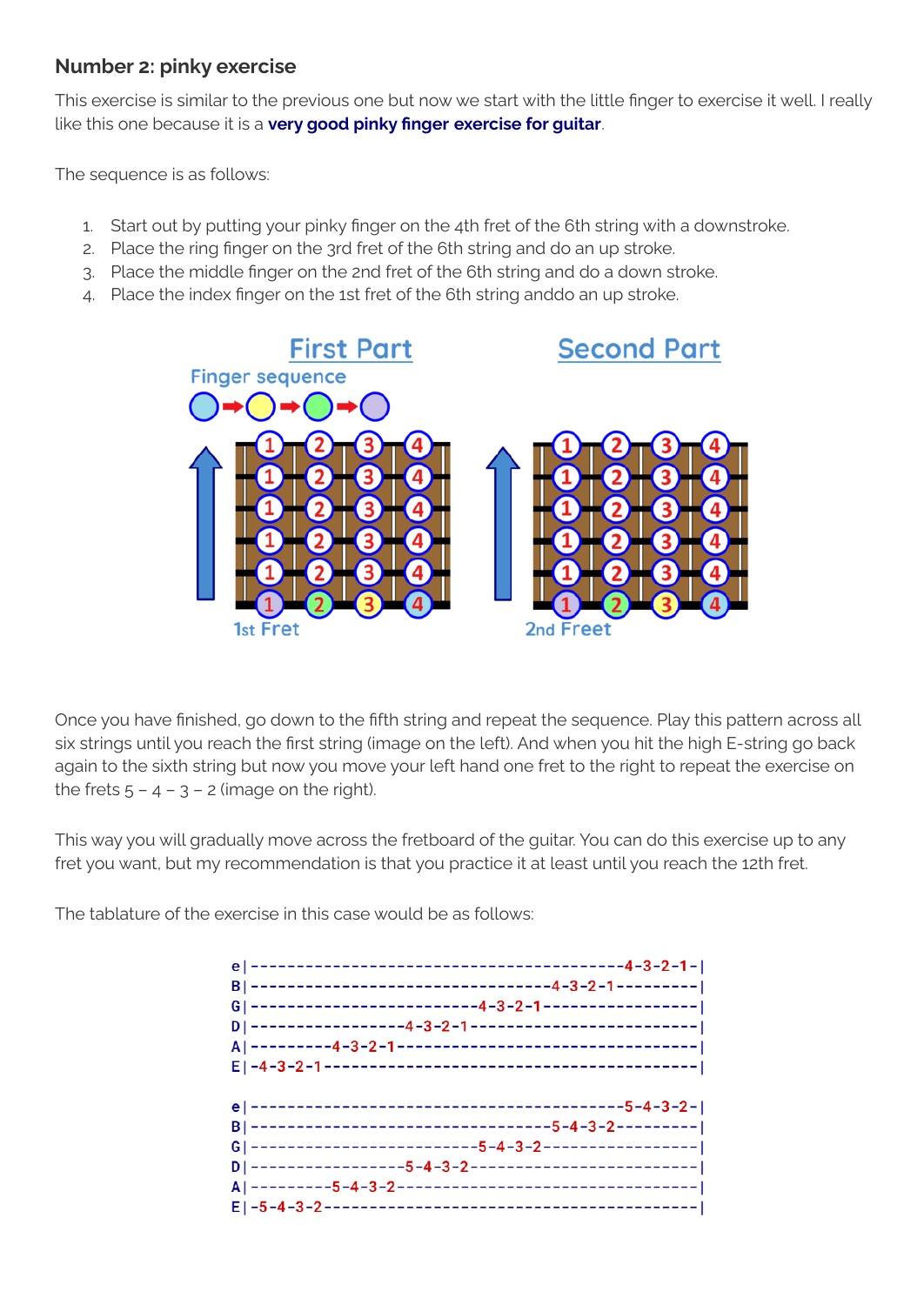### **Number 3: finger independence exercise**

The third exercise is similar to the first one but with alternation to improve your finger independence. This practice is in my opinion the most complete and **it is actually the one I practice the most**.

Basically what you are going to do is:

- 1. Start out by putting your index finger on the 1st fret of the 6th string with a downstroke.
- 2. Place your ring finger on the 3rd fret of the 6th string and do an up stroke.
- 3. Place the middle finger on the 2nd fret of the 6th string and do a down stroke.
- 4. Place the little finger on the 4th fret of the 6th string and do an up stroke.



When you have finished, repeat the exercise but on the fifth string, the the fourth and so on work your way down until you reach the high E-string (image on the left). And, when you get to the the first string, do the exercise but in reverse, that is, start from the first string to the sixth and on each string you begin at the 4th fret and end at the first fret (image on the right).

The tablature of this dexterity and independence exercise is as follows:



When you have played from top to bottom and from bottom to top the first 4 frets, move your left hand to the right to repeat the exercise but with the following sequence of frets:  $2 - 4 - 3 - 5$ . This way you will move across the neck until you reach the 12th fret.